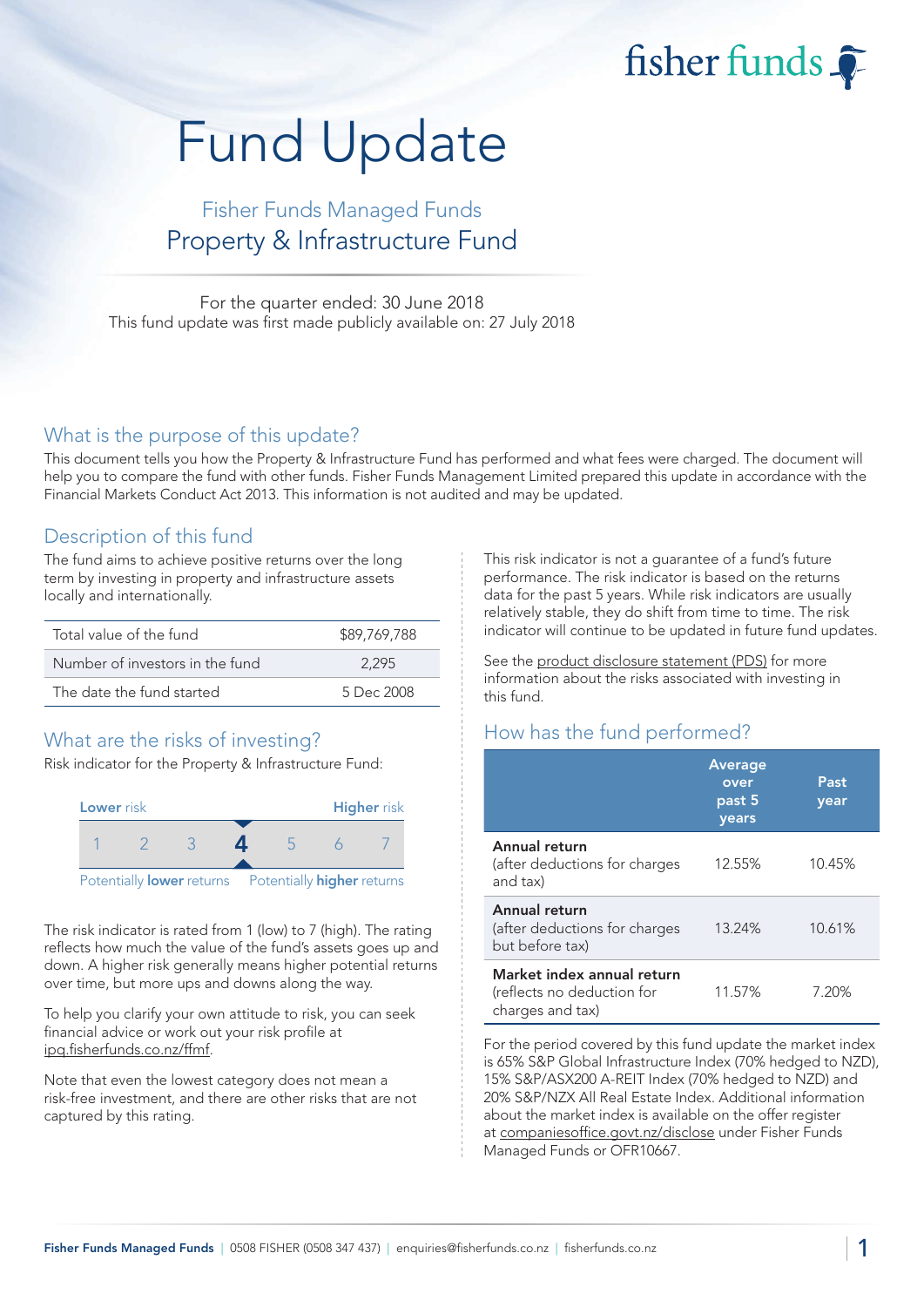## Annual return graph



This shows the return after fund charges and tax for each year ending 31 March since the fund started. The last bar shows the average annual return since the fund started, up to 30 June 2018.

Important: This does not tell you how the fund will perform in the future.

Returns in this update are after tax at the highest prescribed investor rate (PIR) of tax for an individual New Zealand resident. Your tax may be lower. The market index return<sup>2</sup> reflects no deduction for charges and tax.

#### What fees are investors charged?

Investors in the Property & Infrastructure Fund are charged fund charges that include GST. In the year to 31 March 2018 these were:

|                                                | % of net asset value |
|------------------------------------------------|----------------------|
| <b>Total fund charges</b>                      | 2.50%                |
| Which are made up of:                          |                      |
| Total management and<br>administration charges | 2.50%                |
| Including:                                     |                      |
| Manager's basic fee                            | 1.27%                |
| Other management and<br>administration charges | 0.30%                |
| Total performance-based fees <sup>1</sup>      | 0.93%                |

Small differences in fees and charges can have a big impact on your investment over the long term.

## Example of how this applies to an investor

Katie had \$10,000 in the fund at the start of the year and did not make any further contributions. At the end of the year, Katie received a return after fund charges were deducted of \$1,045 (that is 10.45% of her initial \$10,000). Katie did not pay other charges. This gives Katie a total return after tax of \$1,045 for the year.

## What does the fund invest in?

#### Actual investment mix

This shows the types of assets that the fund invests in.



#### Target investment mix

This shows the mix of assets that the fund generally intends to invest in.